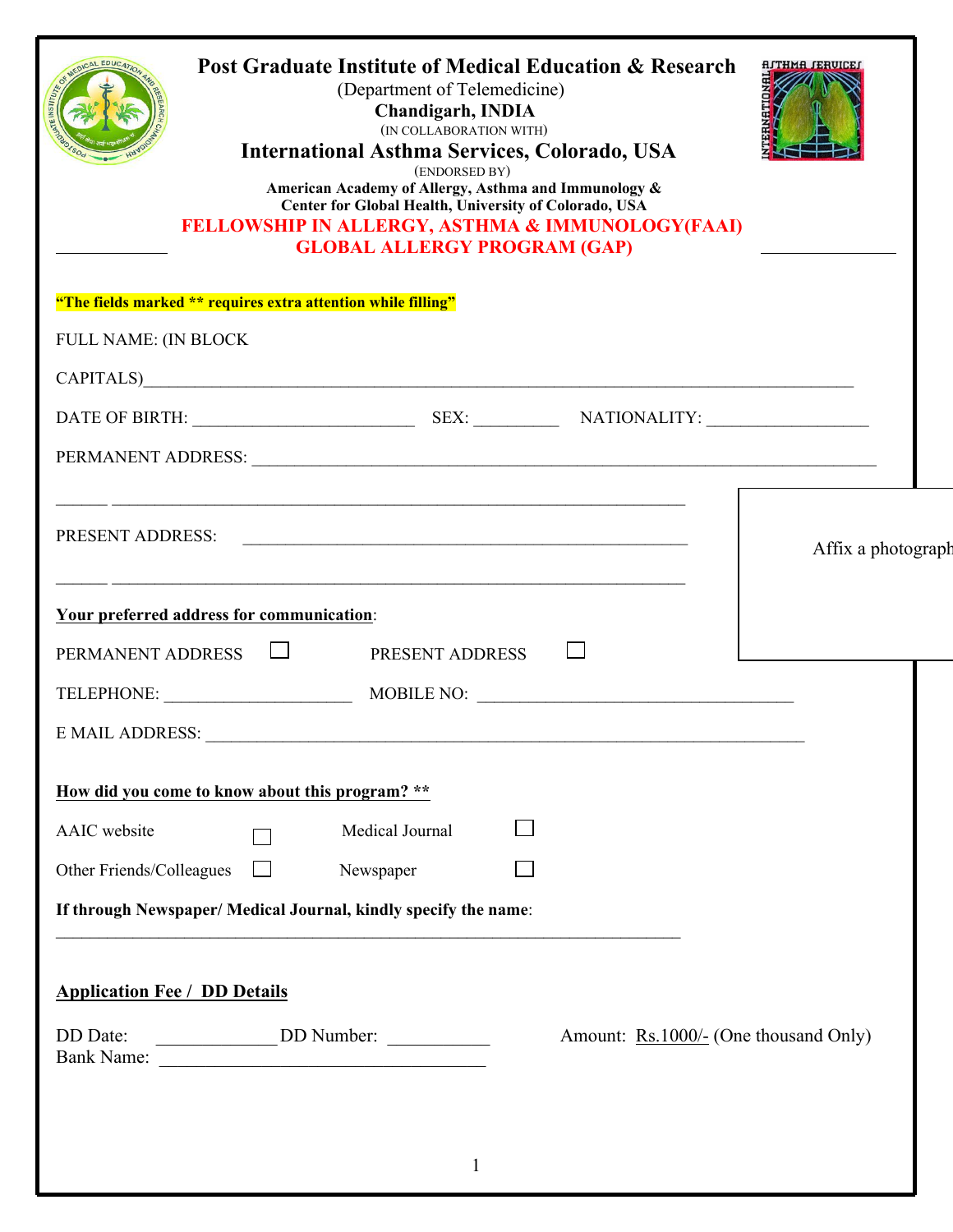*While filling the following sections A-E, add additional sheets wherever the information exceeds the space provided*<sup>##</sup>

# **A. EDUCATION:**

|                    | <b>INSTITUTION</b> | <b>UNIVERSITY</b> | <b>PERIOD</b>         |                     |            |               |
|--------------------|--------------------|-------------------|-----------------------|---------------------|------------|---------------|
|                    |                    |                   | <b>FROM</b><br>(DATE) | <b>TO</b><br>(DATE) | $SUBJECT*$ | <b>DEGREE</b> |
| <b>PG</b> Degree   |                    |                   |                       |                     |            |               |
| <b>PG Diploma</b>  |                    |                   |                       |                     |            |               |
| <b>MBBS</b>        |                    |                   |                       |                     |            |               |
|                    |                    |                   |                       |                     |            |               |
| <b>Pre-Medical</b> |                    |                   |                       |                     |            |               |
|                    |                    |                   |                       |                     |            |               |

**\* SUBJECT: Respiratory Medicine, TB & Chest Diseases, General Medicine, Paediatrics, ENT, MBBS etc.**

**AWARDS & HONORS\*\*:** \_\_\_\_\_\_\_\_\_\_\_\_\_\_\_\_\_\_\_\_\_\_\_\_\_\_\_\_\_\_\_\_\_\_\_\_\_\_\_\_\_\_\_\_\_\_\_\_\_\_\_\_\_\_\_\_\_\_\_\_\_\_\_\_\_\_\_\_\_\_\_

 $\mathcal{L}_\text{max} = \mathcal{L}_\text{max} = \mathcal{L}_\text{max} = \mathcal{L}_\text{max} = \mathcal{L}_\text{max} = \mathcal{L}_\text{max} = \mathcal{L}_\text{max} = \mathcal{L}_\text{max} = \mathcal{L}_\text{max} = \mathcal{L}_\text{max} = \mathcal{L}_\text{max} = \mathcal{L}_\text{max} = \mathcal{L}_\text{max} = \mathcal{L}_\text{max} = \mathcal{L}_\text{max} = \mathcal{L}_\text{max} = \mathcal{L}_\text{max} = \mathcal{L}_\text{max} = \mathcal{$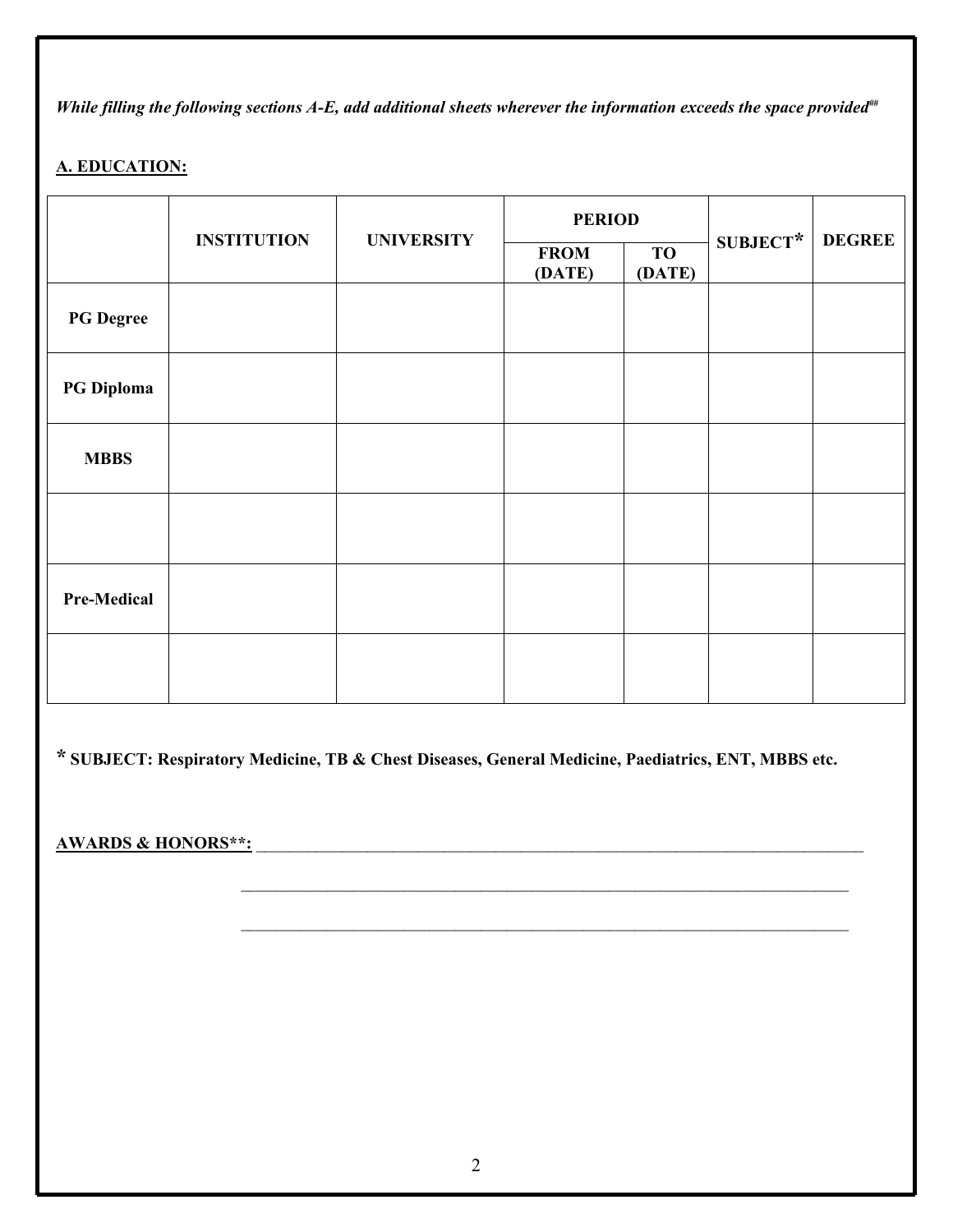## **B. WORK EXPERIENCE:**

# **i) MENTION YOUR CURRENT WORKING POSITION, INSTITUTION , AND DATE OF JOINING \*\***

**\_\_\_\_\_\_\_\_\_\_\_\_\_\_\_\_\_\_\_\_\_\_\_\_\_\_\_\_\_\_\_\_\_\_\_\_\_\_\_\_\_\_\_\_\_\_\_\_\_\_\_\_\_\_\_\_\_\_\_\_\_\_\_\_\_\_\_\_\_\_\_\_\_\_\_\_\_\_\_\_\_\_\_\_\_\_\_\_\_\_\_\_\_\_\_\_\_**

**Date of joining: \_\_\_\_\_\_\_\_\_\_\_\_\_\_\_\_\_\_\_\_\_\_\_\_\_**

## **ii) Previous Employments\*\*:**

|                | <b>INSTITUTION &amp; ADDRESS</b><br>(Most recent ones first) | <b>CATEGORY #</b> | <b>DESIGNATION</b> | <b>PERIOD</b>         |                     |  |
|----------------|--------------------------------------------------------------|-------------------|--------------------|-----------------------|---------------------|--|
| S.No           |                                                              |                   |                    | <b>FROM</b><br>(DATE) | <b>TO</b><br>(DATE) |  |
|                |                                                              |                   |                    |                       |                     |  |
| $\overline{2}$ |                                                              |                   |                    |                       |                     |  |
| $\overline{3}$ |                                                              |                   |                    |                       |                     |  |
| $\overline{4}$ |                                                              |                   |                    |                       |                     |  |
| 5              |                                                              |                   |                    |                       |                     |  |
| 6              |                                                              |                   |                    |                       |                     |  |
| $\overline{7}$ |                                                              |                   |                    |                       |                     |  |

**# CATEGORY:** A. Government Medical College B. Government Service (Non-Teaching)

C. NGO & Private Organization D. Mission Hospital

**C. PAPER PRESENTATIONS & PUBLICATIONS\*\*:**

# 3  $1. \ \ \ \ldots$ 2. \_\_\_\_\_\_\_\_\_\_\_\_\_\_\_\_\_\_\_\_\_\_\_\_\_\_\_\_\_\_\_\_\_\_\_\_\_\_\_\_\_\_\_\_\_\_\_\_\_\_\_\_\_\_\_\_\_\_\_\_\_\_\_\_\_\_\_\_\_\_\_\_\_\_\_\_\_\_\_\_\_\_\_\_\_\_\_\_\_\_\_  $3.$  $4.$ **D. RESEARCH ACTIVITIES\*\*:** 1. \_\_\_\_\_\_\_\_\_\_\_\_\_\_\_\_\_\_\_\_\_\_\_\_\_\_\_\_\_\_\_\_\_\_\_\_\_\_\_\_\_\_\_\_\_\_\_\_\_\_\_\_\_\_\_\_\_\_\_\_\_\_\_\_\_\_\_\_\_\_\_\_\_\_\_\_\_\_\_\_\_\_\_\_\_\_\_\_\_\_\_  $2.$   $\overline{\phantom{a}}$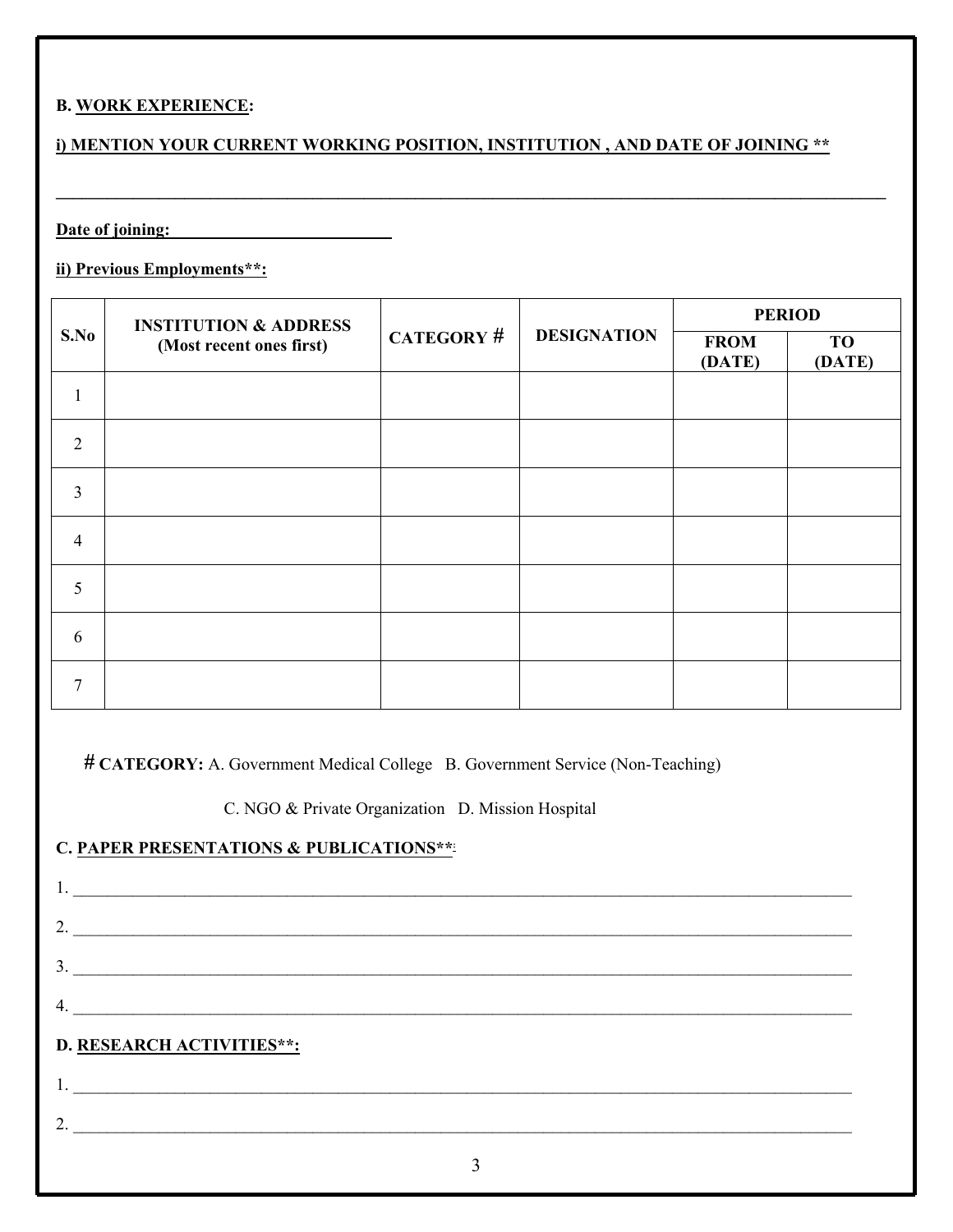| $\mathcal{E}$                           |  |
|-----------------------------------------|--|
| 4                                       |  |
| E. CONFERENCE AND WORKSHOPS ATTENDED**: |  |
|                                         |  |
|                                         |  |
|                                         |  |
|                                         |  |
|                                         |  |

## **F. PLEASE ANSWER THE FOLLOWING QUESTIONS IN A PARAGRAPH EACH:**

#### **(Please attach separate sheets)**

- 1. Enumerate in 100 words, how doing this course will enhance/change your practice?
- 2. This course will involve regular study, completion of assignments and patient evaluation, in addition to attending the quarterly physical contact sessions. Do elaborate on how you would create sufficient time (atleast 1-2 hours daily) for study, in addition to your current responsibilities.
- 3. Is there a need for an 'allergy-asthma'/ specialty in your community/hospital? After completion of this course, do you foresee a need for your contribution as a specialist?

#### **COURSE INFORMATION:**

**FAAI** is a hybrid education program, offered jointly by the **Department of Telemedicine, PGIMER, Chandigarh, INDIA** and the **International Asthma Services (IAS)** , a registered charitable institution in Colorado, USA. The course is endorsed by 'Center for Global Health', University of Colorado, USA and also by 'American Academy of Allergy, Asthma & Immunology'. The course was formulated to train qualified specialists in both theoretical and practical aspects of the practice of Allergy and Asthma and related aspects of clinical Immunology. We believe the training would equip the trainees with the necessary skills to practice this specialty. Specialists with an **MD degree or DNB or PG diploma in TB & Chest/Respiratory diseases/ Pediatrics / General Medicine / MS in ENT/MD Dermatology/MD Preventive Medicine** are eligible to apply. Candidates with an MBBS qualification with a proven record of academic practice in Allergy and asthma of at least 5 years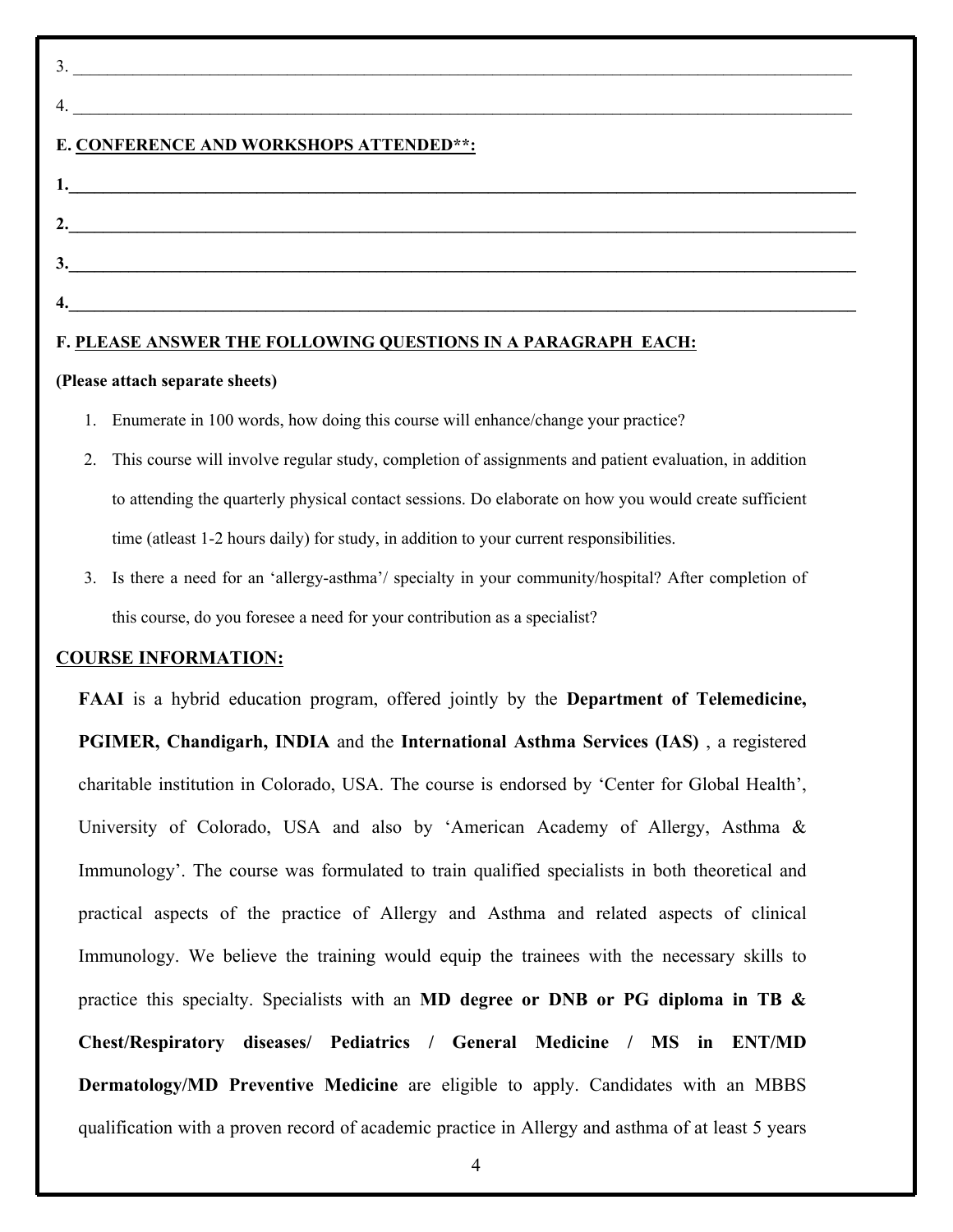may be considered, at the discretion of the selection committee. These candidates should substantiate their experience when they apply.

International and National faculty will provide On Line and In Person contact programs at the campus of the PGIMER, Chandigarh INDIA. Basic study material shall be provided for reference. The candidates are expected to refer to additional materials as required and complete the assignments. On successful completion of the course, a certificate of proficiency will be granted by the Department of Telemedicine, PGIMER, Chandigarh, INDIA and the International Asthma services,Colorado,USA.

#### **DISCLAIMER:**

**\*\* This course is not approved by NMC, India. This course is purely to enhance learning, skill and good clinical approach of the trainees and should not be used to proclaim any service or appointment .**

In view of the unpredictable situation on account of the COVID-19 pandemic, if travel to attend is impossible or if government regulations preclude gathering, we shall conduct the sessions on a suitable web platform.

**Note:** The fee covers a reference Textbook of "Allergy for the Clinicians" as well as a set of Basic Allergy Prick testing materials and all the handouts.

#### **A)** *Indian Candidates***:**

DD to be drawn in favor of ALLERGY ASTHMA EDUCATION & RESEARCH INITIATIVE (AAERI) payable at MYSURU, KARNATAKA,INDIA

Tuition fees: Rs. 150,000/-

Final examination fees: Rs. 10, 000/-

Materials and supply: Rs. 20, 000/-

**Total: Rs.1,80, 000/-(Payable in THREE instalments of INR 60000 each** 

## **at MONTHLY intervals at the beginning of the course)**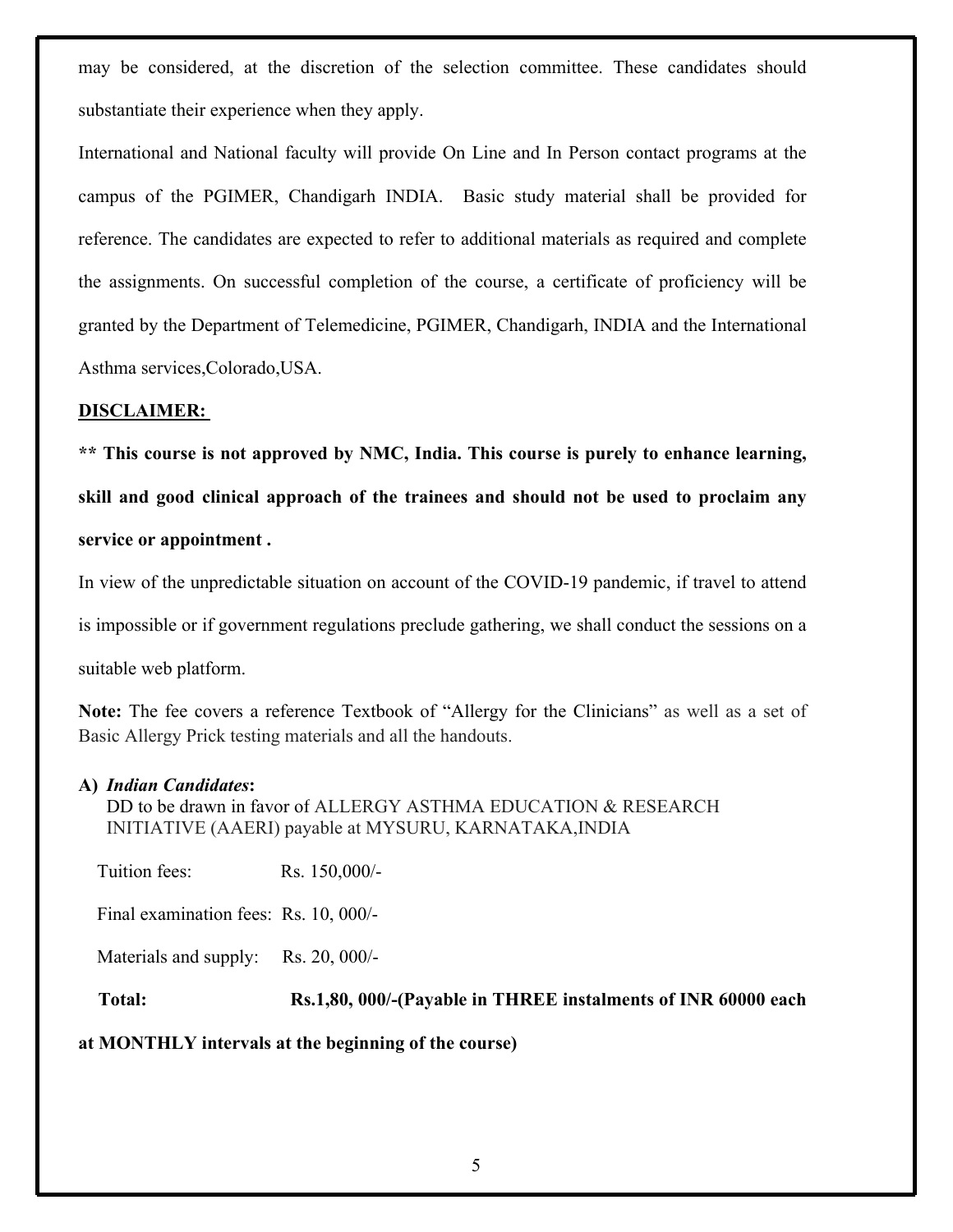#### B**)** *Oversees Candidates:*

A total fee amounting to the equivalent of **US \$ 5000/-** payable to 'International Asthma Services' by;

- 1. **Certified cheque**. This can be handed over at the beginning of the 1<sup>st</sup> Personal Contact Session.
- 2. **PayPal** or **Credit Card** at: **www.globalchestinitiatives.org** (Please add USD250 towards the PayPal fees for the transaction).

## **POINTS TO NOTE:**

- $\triangleright$  The application form should be filled up legibly.
- $\triangleright$  Additional sheets could be added when required .

 **Copies of MBBS, Diploma & MD certificates should be attached with the application. Incomplete applications may be disqualified.**

- $\triangleright$  Selected candidates are required to remit the fee in full before commencement of the course.
- $\triangleright$  The candidates should bear their expenses for attending the contact programs towards; travel, boarding, lodging etc.

 $\triangleright$  The last date for the receipt of completed application forms is JUNE 15<sup>th</sup>, 2022. The shortlisted candidates shall be intimated by 30<sup>th</sup> November.

- $\triangleright$  The short-listed candidates would be required to sign an undertaking that, they would comply with all the requirements of the course, before they are considered for the final selection.
- $\triangleright$  The organizers may hold an interview of short-listed candidates if required. The conduct of the interview shall be at the sole discretion of the organizers.
- $\triangleright$  The fees paid by the selected individuals will not be refunded if they choose not to join or discontinue the course.